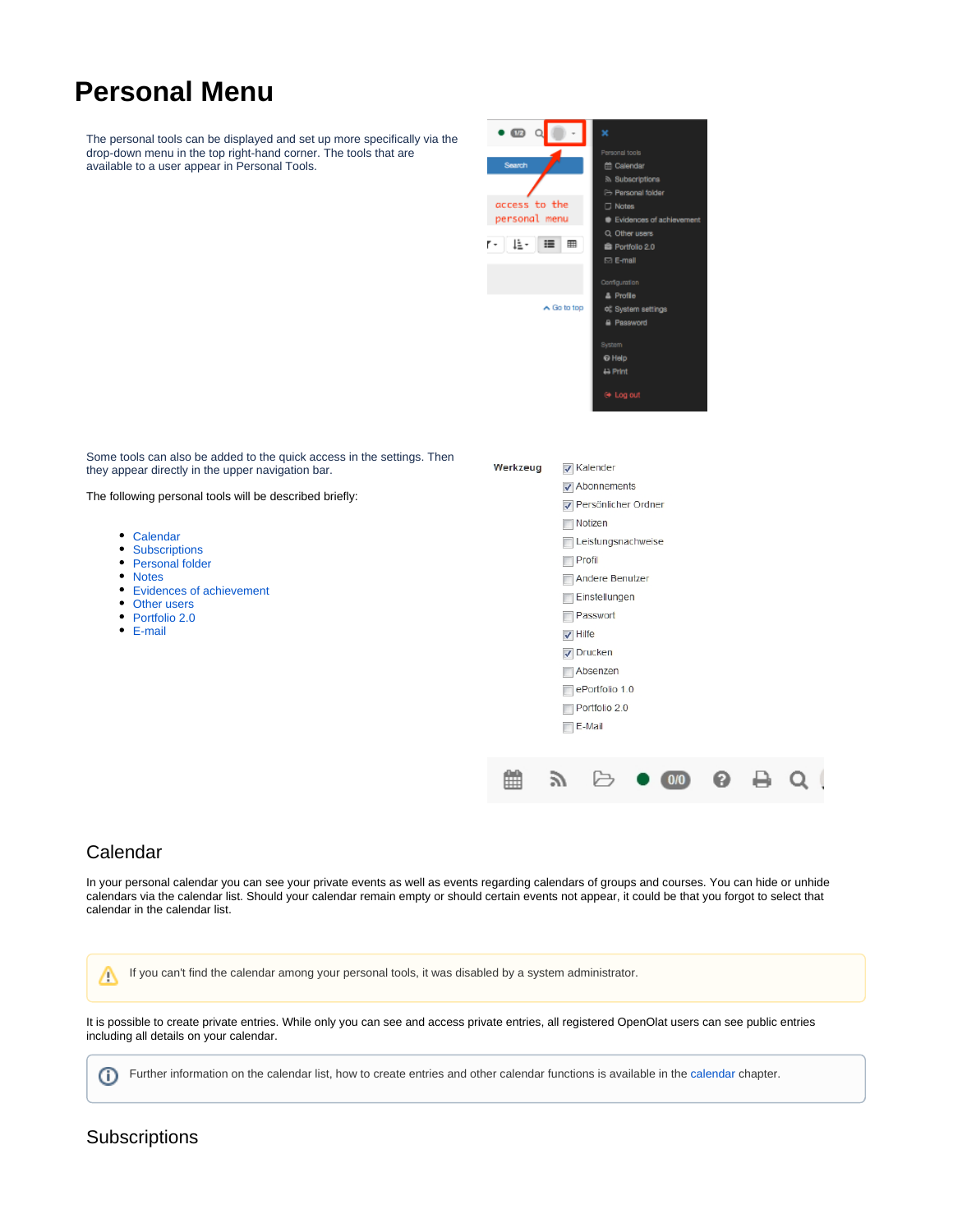

Thanks to OpenOlat's notifications you are always up-to-date regarding your courses or groups. OpenOlat assists you in getting information on modifications regarding subscribed objects. In order to get this information you have to first determine the relevant objects you want to stay informed on. You will be informed about e.g new documents in a folder, about answers to forum entries or modified Wiki pages. In many places you can select the option "Subscribe" within the relevant objects to be kept informed.

The following objects can be subscribed: **Forum, Folder, Wiki, Task, File discussion, Portfolios, Blog, Podcast, Participant-Folder, Notifications and Video**. If you have the right to use the assessment tool you can be notified in case of new incoming test results or new registered users.

OpenOlat will send you an appropriate e-mail once a day, and if the the Portal is activated, news will be displayed immediately in the Portal under "My Notifications". If you prefer to receive such messages more or less often or not at all you can change this in the "Settings" in the tab "System". You will also find your news in the personal menu under "Subscriptions". You can choose to be shown any modifications within a certain period of time in the tab "News" or you can choose to have sent those modifications once again via e-mail. The tab "Subscriptions" provides you with a list of all subscribed objects. You have also the possibility to get information on modifications via RSS.

#### **Why should I know what RSS is?:**

By means of RSS you will quickly and comfortably get information on modifications of forums and folders you have subscribed to. Just one look and you will see the titles of new entries as well as what has happend since your last login. Furthermore, you will receive relevant links in order to get directly to the new stuff in OpenOlat. All you need to get this service is the Internet address of the RSS files provided for you and a so-called RSS reader.

#### **Where do I find this address of a RSS file?:**

Click on the icon **M** A new window will be opened. Ignore the page's content and copy the URL to the temporary folder. Then paste the URL to your RSS reader.

#### **How do I get a RSS reader?:**

We suggest the the following search terms: RSS reader, RSS newsreader, feedreader in order for you to find a suitable RSS reader

#### **For more information:** [Wikipedia](http://en.wikipedia.org/wiki/Rss_feed)

If you do not need your subscription any longer you can either unsubscribe it (same place as "Subscribe") or you can select the option "Delete" in the section "Subscriptions," right next to your resource. The subscription also expires if you are no longer a member of the corresponding course or module (directly or via a group).

#### <span id="page-1-0"></span>Personal folder

OpenOlat provides you with storage space in your personal folder. You can, for example, store presentations that you would like to access from another computer, cache research work, etc. Further information can be found [here.](https://confluence.openolat.org/display/OO154EN/Personal+folders)

## <span id="page-1-1"></span>Notes

You can take notes in each course. You can collect and edit your notes before even printing them.

## <span id="page-1-2"></span>Evidences of achievement

An evidence of achievement is a certification of some assessment, e.g. tests, written examinations, or other tasks handed in to be reviewed. Course authors determine if OpenOlat should create assessments in their course. Course participants will see their evidences of achievement after taking a test, etc. that has been assessed. If a certificate is provided along with an evidence of achievement, you can view and download the certificate in the detailed view of the respective evidence of achievement.

## <span id="page-1-3"></span>Other users

Search for other OpenOlat users! Have a look at their visiting card, at the "Public" area of their personal folder, at any released portfolio folders, or send them a message by means of a contact form.

## <span id="page-1-4"></span>Portfolio 2.0

An Portfolio is used to document learning results as well as learning processes and is therefore meant to assist in reflecting on someone's process of development. The menu entry Portfolio 2.0 serves to create binders of portfolios before making those accessible to certain people (OpenOlat users as well as external people). You can also have a look at other users' portfolios or perform portfolio tasks of an OpenOlat course. Further information you fin in [creating portfolios](https://confluence.openolat.org/display/OO154EN/Creating+Portfolios).

A reflection is an examination of passed events or ongoing processes and should be unemotional. To reflect means to evaluate from a distance how e.g. a task has been performed, how one has dealt with oneself, with a certain situation, or how one has acted within a group, etc. When learning with portfolios this kind of written reflection is very important. Each lerner has to think about his or her own personal learning progress, about the amount of interest or concern, as well as about how the knowledge acquired can be used. Judgements such as "this was good, that wasn't interesting, etc." should not be mentioned in reflections. A good reflection is an important step towards learning with a high degree of personal responsibility.

<span id="page-1-5"></span>Reflections can be altered later on. When linking an artefact in a folder you can also edit its corresponding reflection in the table view, column "Reflection."